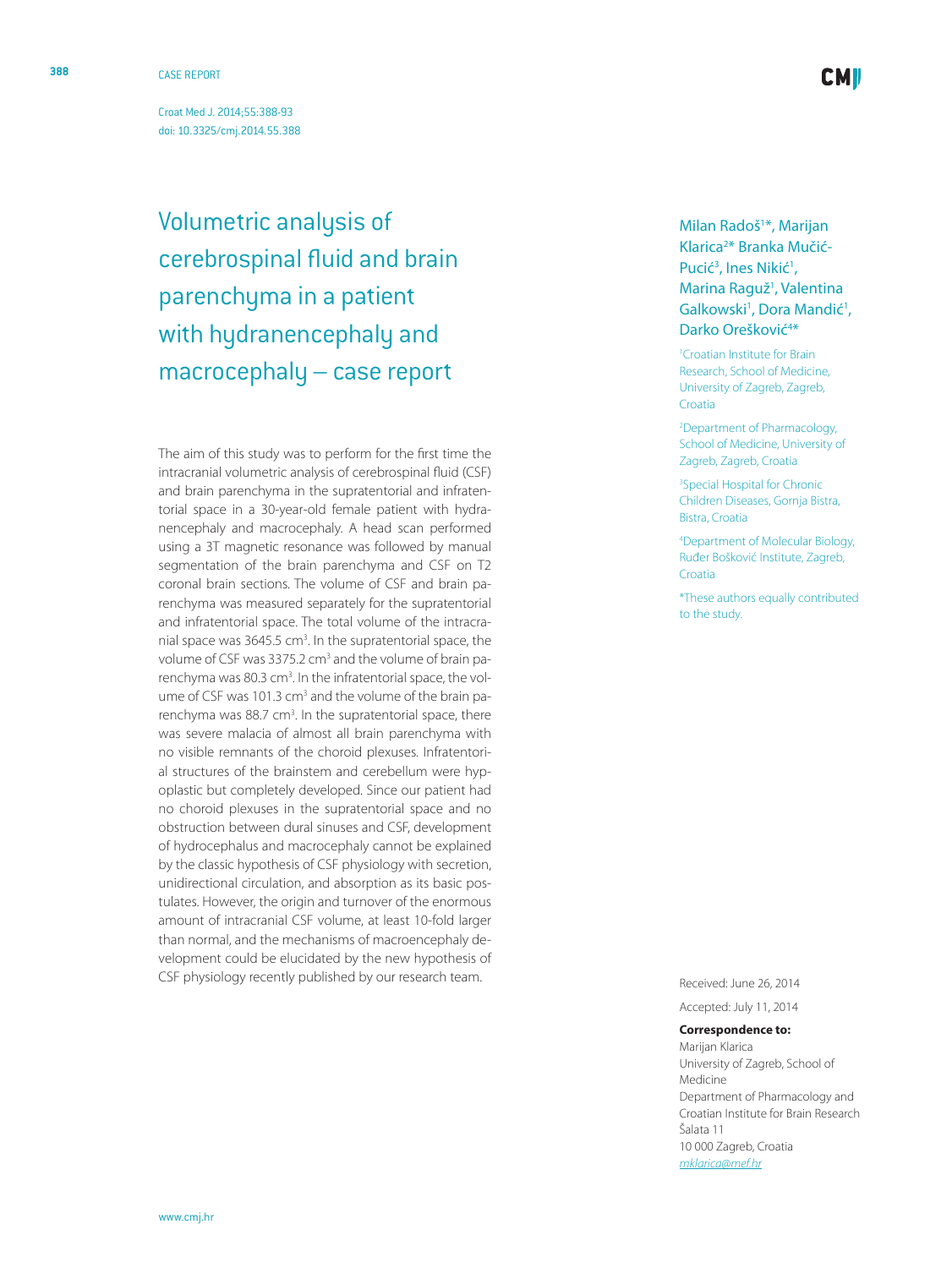Hydranencephaly is a difficult and rare developmental disorder that occurs in fewer than 1 of 10 000 newborn children, most likely due to bilateral occlusion of the internal carotid artery between 8 and 12 weeks of pregnancy (1-3). It is often characterized by heavy malacia of the supratentorial structures perfused by the anterior and middle cerebral arteries. Smaller remaining parts of the supratentorial functional parenchyma are located in the area of diencephalic structures and in the areas of the temporal and occipital lobes that are perfused by the posterior cerebral artery (1,3,4). Infratentorial structures are usually morphologically fully developed and functional, and patients are able to perform functions such as suction, swallowing, crying, and moving of the extremities (5-7). This ability and frequently typical neurocranium morphology in newborns hinder the diagnosis of the disease immediately after birth. However, over the next few months an extreme delay in neurological development is observed, often accompanied by hypertensive hydrocephalus and a progressive increase in the head circumference that leads to macrocephaly (head circumference is two standard deviations larger than the average for a certain age). Although most of these patients die within the first few years of life, a small number of them lives for 20 years or longer (6,8-10).

Our patient, aged 30 years, is one of the oldest living patients with hydranencephaly. The clinical picture is dominated by permanent vegetative state with spastic tetraparesis and the morphological picture by extreme macrocephaly. Although in many patients with hydranencephaly detailed qualitative descriptions of intracranial changes have been made, to our knowledge no volumetric analysis of the cerebrospinal fluid and residual parenchyma has been performed separately for the supratentorial and infratentorial spaces. The aim of this article was to quantify the volume reduction of the parenchyma and volume increase of cerebrospinal fluid (CSF) in the supratentorial and infratentorial spaces and to discuss the developmental mechanism of hypertensive hydrocephalus and macrocephaly with respect to dynamic changes of head circumference.

## Case report

We report on the case of a 30-year-old woman with hydranencephaly, in permanent vegetative state, with severe spastic tetraparesis and emphasized macrocephaly. Immediately after birth she had a somewhat larger head circumference but without manifest neurological symptoms. The head circumference was rapidly increasing during the following months, so that at 2.5 months of age it was 45 cm (standard deviation [SD] = 3.43), at 5.5 months 49 cm (SD=4.52), at 6 months 53 cm (SD=6.45), at 9 months 57 cm (SD=8.40), and at the time of the study 75  $cm (SD = 14.1).$ 

Signs of spastic tetraparesis started to appear from the 5th month of age and progressed to such a degree that the patient needed continuous medical care. Menstrual cycles are regular but the secondary sex characteristics are incompletely developed. A written informed consent of the legal guardian was obtained before MR exam.

Magnetic resonance imaging (MRI) was performed using the 3T MR scanner (Magnetom TrioTim, Siemens, Erlagen, Germany), with a 12-channel Tx/Rc head coil, the only one that has a sufficient diameter to perform head scan in a patient with severe macrocephaly. After the head scan, a coronal T2 sequence (TR=6000 ms, TE=106 ms, matrix  $320 \times 320$ , FOV=29.9×29.9 cm, voxel size 1×1×4 mm) was used for a manual segmentation of CSF and brain parenchyma in the supratentorial and infratentorial spaces using the Analyze 8.1 program (Mayo Clinic, Rochester, MN, USA), which measures the volume of the segmented structures in radiological sections (Figure 1).



FIGURE 1. Example of manual segmentation of intracranial parenchyma and cerebrospinal fluid (CSF) in Analyze 8.1 software on T2 coronal slices. 1) Supratentorial CSF space – red line; 2) supratentorial parenchyma – green line; 3) infratentorial CSF space – yellow line; and 4) infratentorial parenchyma – blue line.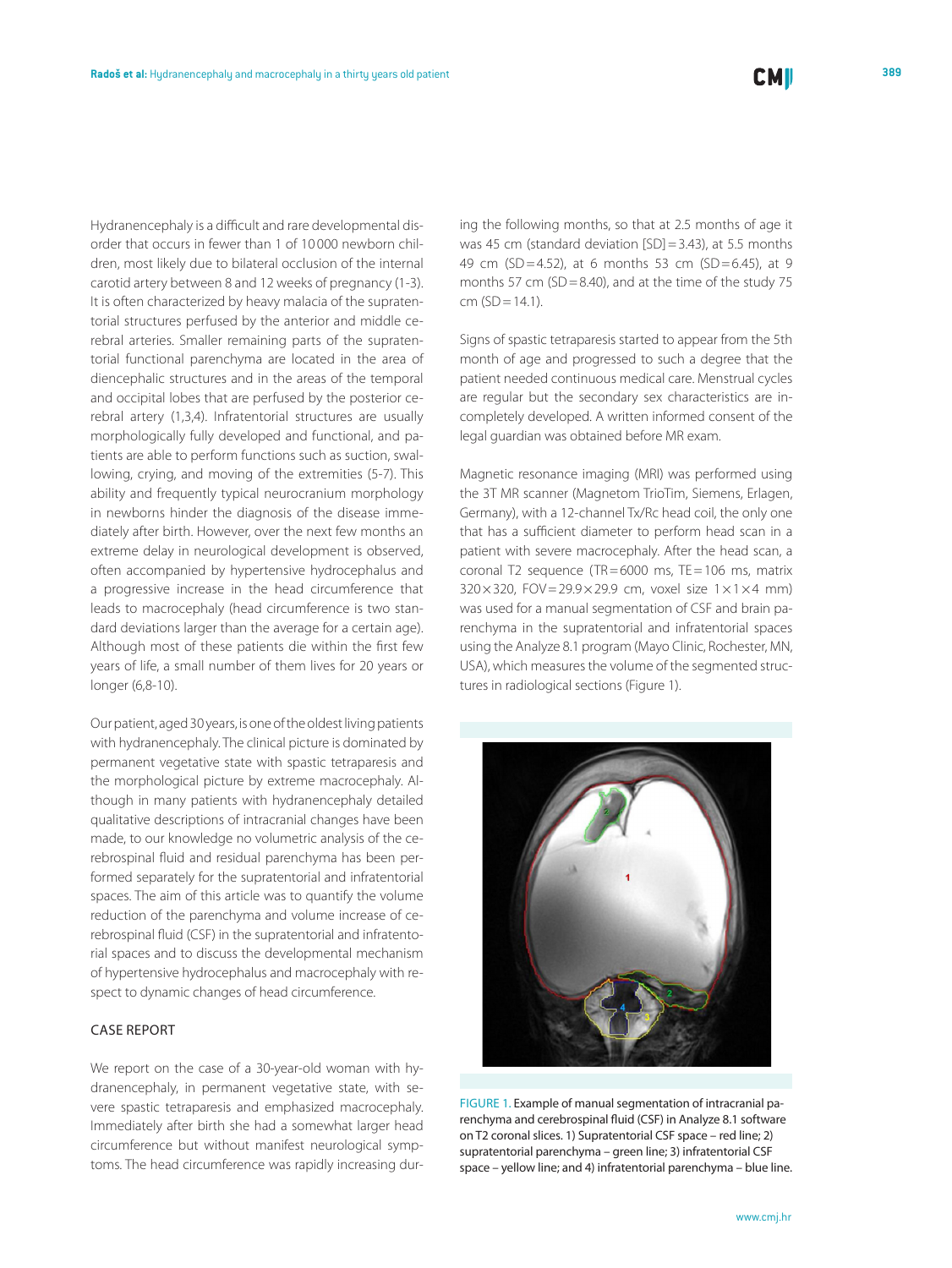The analysis of the standard structural MR sequences showed macrocephaly with atypically shaped bones of the neurocranium and a particularly marked anterioposterior diameter. Almost all brain parenchyma of the supratentorial space was affected by malacic changes. A small part of the remaining parenchyma was located in the diencephalon area, the mediobasal part of the left temporal lobe, and the mediobasal part of the occipital lobes, with one small island of parenchyma on the right side, just below the frontal bone. There were no visible remains of the ventricular system or choroid plexuses.

The volumetric analysis showed that the total intracranial volume was greatly increased (3645.5 cm<sup>3</sup>), while the total amount of parenchyma was significantly reduced (169.0 cm<sup>3</sup>), which represents a significant deviation from the average (according to our results in a group of healthy individuals  $22.8 \pm 0.7$  years old, the average intracranial volume was  $1512.3 \pm 146.5$  cm<sup>3</sup>, with a parenchyma volume 1355.7 cm3 ) (11).

The greatest part of the increased intracranial volume was located in the supratentorial space with 3375.2 cm<sup>3</sup> of CSF, while the brain parenchyma was reduced to only 80.3 cm<sup>3</sup>. In the infratentorial area, the volume of the brainstem and cerebellum parenchyma was 88.7 cm<sup>3</sup>, with the CSF volume being 101.3 cm<sup>3</sup>. .

### Discussion

We report on a patient with an extremely large intracranial space, which was primarily the result of an increase in

supratentorial space. The supratentorial space was mainly filled with CSF, with only small areas of sustained parenchyma. These results comply with the assumed pathophysiological mechanism of hydranencephaly development due to impaired perfusion in the area supplied by the internal carotid arteries. A small island of sustained brain parenchyma below the frontal bone was primarily perfused by a branch of the right middle meningeal artery and was in no way connected with the rest of the brain parenchyma. Reports of marked macrocephaly are very common in patients with hydranencephaly, but there is no satisfactory pathophysiological explanation for this impressive clinical presentation.

The generally accepted classic hypothesis of CSF pathophisiology has three basic postulates: active secretion of CSF predominantly in the choroid plexuses, unidirectional flow of CSF from the ventricular system to the subarachnoidal area, and resorption of CSF in the dural venous sinuses via arachnoid granulations (11-15). Macrocephaly can only develop if hypertensive hydrocephalus exists before closing of the neurocranial sutures (16). According to this hypothesis, hypertensive hydrocephalus theoretically develops as a consequence of increased secretion of CSF in the choroid plexuses or reduced absorption of CSF in the arachnoid granulations in the dural sinuses, or possibly as a consequence of obstruction of CSF circulation. Since the choroid plexuses are defined as the main place of CSF secretion (17), it seemed logical that their removal (if the CSF pathways are blocked) should prevent hydrocephalus development, and result in the patient's recovery. For many years, plexectomy was the most popular form of



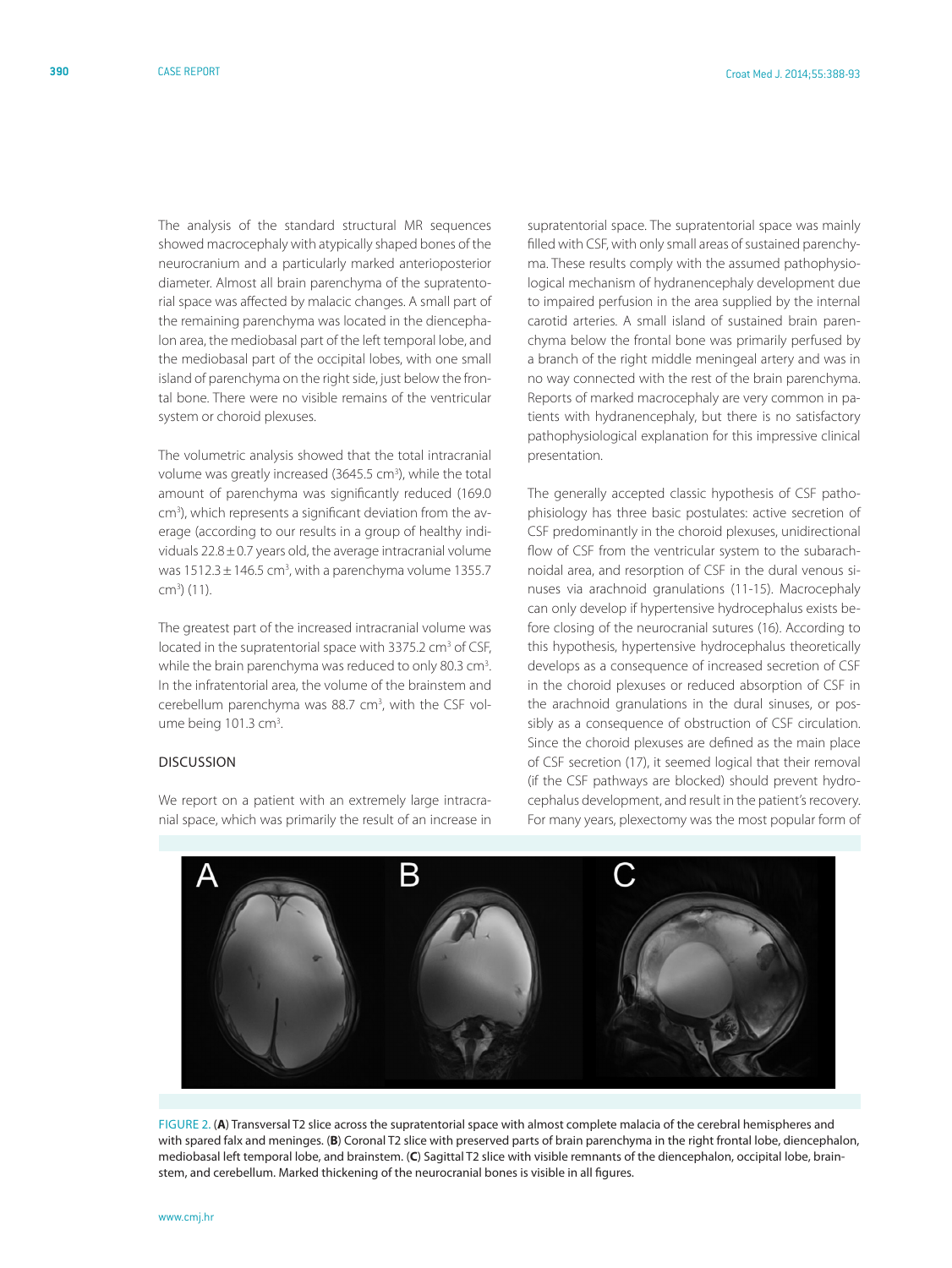hydrocephalus treatment, but because of universally poor results, it has no place in the current treatment of hydrocephalus (18,19). The introduction of endoscopic method renewed the interest in surgical procedures on the choroid plexuses, especially in the mid 1990s (20-22). Although the results were somewhat better than those obtained using the classic surgical approach, the same problems persisted. The ventricular size was not significantly reduced by choroid plexus coagulation and only 35% of the patients achieved long-term control without cerebrospinal fluid shunts (21). Another study (23) found shunting to be required in 48% of the cases, which was done from one week to thirteen months after the choroid plexus coagulation. All this shows that hydrocephalus can develop even when the plexus has been removed, indicating that its role in the pathophysiology of hydrocephalus is still unclear, but that it clearly does not participate significantly in CSF formation. Despite the resurgence of interest in this approach brought about by each new generation of endoscopes, it has never achieved more than transient acceptance because of its fundamental ineffectiveness.

It is very hard to explain the developmental mechanism of hydrocephalus and macrocephaly in our patient using the basic postulates of the classic hypothesis. Since she had no choroid plexuses in the supratentorial space, the cause of intracranial hypertension and macrocephaly remains unclear. This is especially the case if we take into account that is strongly believed, even taken as a fact (24), that CSF is continuously actively produced by the choroid plexus at a rate of about 500 mL per day. Even more, while in the above mentioned cases it was attempted to stop the hydrocephalus development by removing the choroid plexuses, in our patient the opposite happened: an extensive hydrocephalus, macrocephaly, and severe hydranencephaly (CSF occupies approximately 95% of the cranial cavity) developed without the existence of choroid plexuses in either the lateral or the third ventricle (Figure 1 and 2). Furthermore, it is difficult to explain the constant everyday presence and turnover of such a large amount of CSF, and the maintenance of 30 years of CSF homeostasis.

However, all this can be explained with the new hypothesis of CSF physiology, since it is based primarily on the hydrostatic and osmotic forces at the level of cerebral and spinal capillary network, which has more than 5000 times larger surface than the choroid plexuses (25,26). CNS capillary network is the main area where the volumes of the intracranial fluids and waste products of CNS metabolism are regulated (25,26). This hypothesis has recently been tested by water influx into CSF in aquaporins knockout mice using MRI technique (27), showing that essential for CSF homeostasis was water movement within the pericapillary spaces, rather than choroid plexuses and arachnoid villi.

This new hypothesis (25,26,28) enables us to explain the existence of a permanently large amount of CSF in a case when the brain mass is reduced and supratentorial choroid plexuses do not exist. In this situation, vascularity is still sufficient to permanently maintain the achieved fluid relations inside the cranium. Furthermore, the presented case of hydranencephaly and macrocephaly and other mentioned facts indicate that the key role in the development of hydrocephalus is not played by the choroid plexuses, and that the development of hydrocephalus cannot be explained by a dysfunction in CSF secretion, circulation, and absorption. It seems that the etiology of hydrocephalus, hydranencephaly, and macrocephaly is more complex (28,29) but that it definitely depends on CNS pathophysiological conditions that affect the regulation of fluid volume in the CNS capillary network.

In conclusion, our patient is one of the oldest living patients with hydranencephaly and to our knowledge in such patients no volumetric analysis of the CSF and residual parenchyma has ever been made separately for the supratentorial and infratentorial space. Furthermore, since our patient has no choroid plexuses in the supratentorial space and no obstruction between the dural sinuses and CSF, the development of hydrocephalus and macrocephaly cannot be explained by the classic hypothesis of CSF physiology. However, it can be explained by the new hypothesis of CSF physiology and development of hydrocephalus (25,28-30). This article supports the new hypothesis of CSF physiology (25,26,28) but could also serve as an encouragement to other clinicians to present similar observations to the scientific public.

Funding This study was supported by the Ministry of Science, Education and Sport of the Republic of Croatia (Projects: 1. Hydrodynamics of cerebrospinal fluid. No. 098-1080231-2328; and 2. Pathophysiology of cerebrospinal fluid and intracranial pressure. No. 108-1080231-0023).

Ethical approval A written informed consent of the legal guardian was obtained before MR exam.

Declaration of authorship MR performed MRI exam, participated in writing of the manuscript and preparation of the figures. BMP gathered clinical data about the patient and participated in writing of the manuscript. DO and MK participated in writing of the manuscript and offered explanation of the presented case according to their new hypothesis of CSF physiology. IN, VG, MR, and DM performed volumetric analysis and participated in writing of the manuscript.

Competing interests MK is a Vice Dean of the University of Zagreb School of Medicine, one of the owners of the *Croatian Medical Journal.* To ensure that any possible conflict of interest relevant to the journal has been ad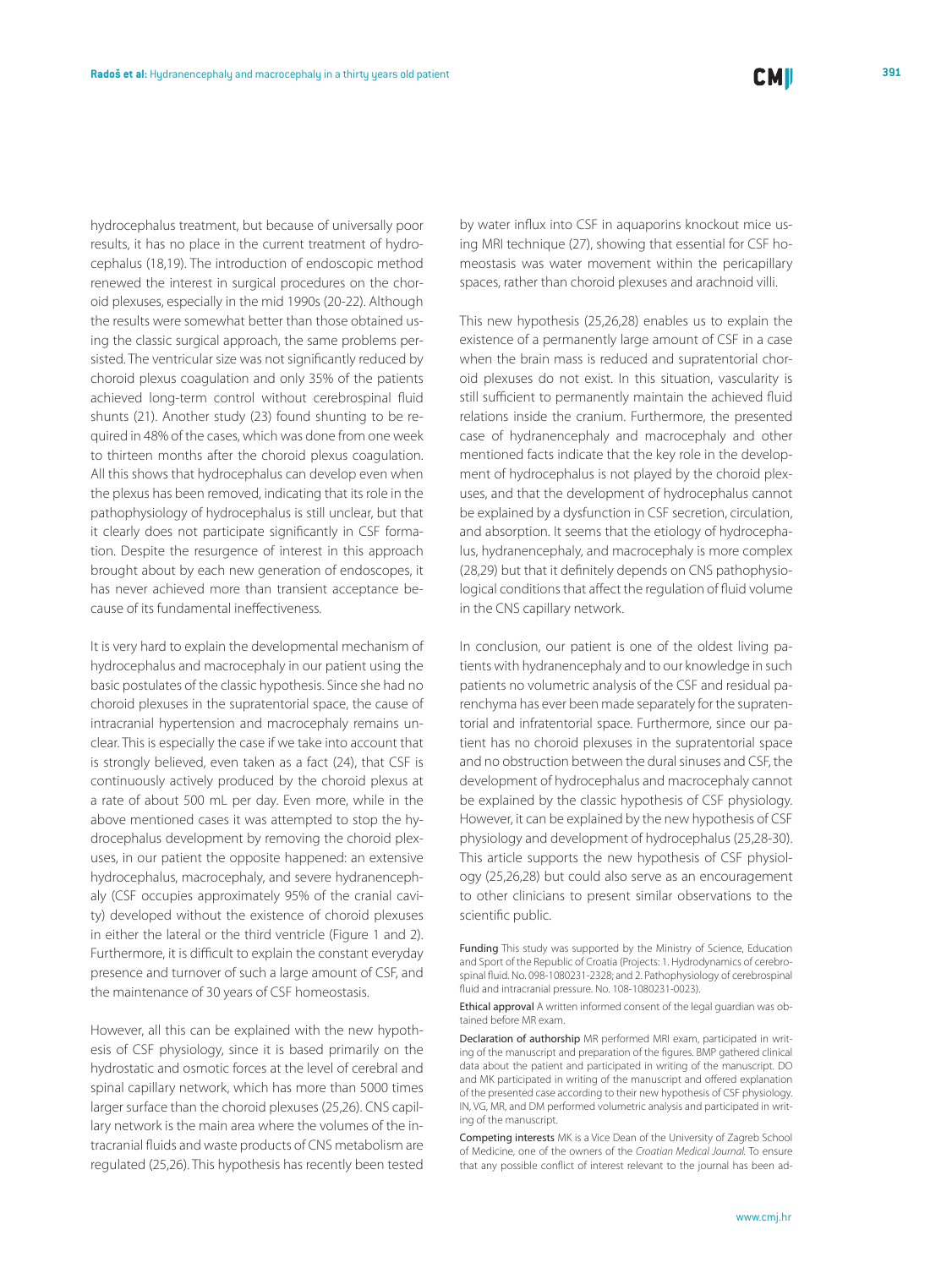dressed, this article was reviewed according to best practice guidelines of international editorial organizations. All authors have completed the Unified Competing Interest form at [www.icmje.org/coi\\_disclosure.pdf](www.icmje.org/coi_disclosure.pdf) (available on request from the corresponding author) and declare: no support from any organization for the submitted work; no financial relationships with any organizations that might have an interest in the submitted work in the previous 3 years; no other relationships or activities that could appear to have influenced the submitted work.

#### References

- 1 Cecchetto G, Milanese L, Giordano R, Viero A, Suma V, Manara R. Looking at the missing brain: Hydranencephaly case series and literature review. Pediatr Neurol. 2013;48:152-8[. Medline:23337012](http://www.ncbi.nlm.nih.gov/entrez/query.fcgi?cmd=Retrieve&db=PubMed&list_uids=23337012&dopt=Abstract) [doi:10.1016/j.pediatrneurol.2012.10.009](http://dx.doi.org/10.1016/j.pediatrneurol.2012.10.009)
- 2 Lam YH, Tang MHY. Serial sonographic features of a fetus with hydranencephaly from 11 weeks to term. Ultrasound Obstet Gynecol. 2000;16:77-9. [Medline:11084971](http://www.ncbi.nlm.nih.gov/entrez/query.fcgi?cmd=Retrieve&db=PubMed&list_uids=11084971&dopt=Abstract) [doi:10.1046/j.1469-](http://dx.doi.org/10.1046/j.1469-0705.2000.00165.x) [0705.2000.00165.x](http://dx.doi.org/10.1046/j.1469-0705.2000.00165.x)
- 3 Quek YW, Su PH, Tsao TF, Chen JY, Ng YY, Hu JM, et al. Hydranencephaly associated with interruption of bilateral internal carotid arteries. Pediatr Neonatol. 2008;49:43-7. [Medline:18947016](http://www.ncbi.nlm.nih.gov/entrez/query.fcgi?cmd=Retrieve&db=PubMed&list_uids=18947016&dopt=Abstract) [doi:10.1016/S1875-9572\(08\)60011-X](http://dx.doi.org/10.1016/S1875-9572(08)60011-X)
- 4 Stevenson DA, Hart BL, Clericuzio CL. Hydranencephaly in an infant with vascular malformations. Am J Med Genet. 2001;104:295-8[.](http://www.ncbi.nlm.nih.gov/entrez/query.fcgi?cmd=Retrieve&db=PubMed&list_uids=11754063&dopt=Abstract) [Medline:11754063](http://www.ncbi.nlm.nih.gov/entrez/query.fcgi?cmd=Retrieve&db=PubMed&list_uids=11754063&dopt=Abstract) [doi:10.1002/ajmg.10051](http://dx.doi.org/10.1002/ajmg.10051)
- 5 Counter SA. Preservation of brainstem neurophysiological function in hydranencephaly. J Neurol Sci. 2007;263:198-207[.](http://www.ncbi.nlm.nih.gov/entrez/query.fcgi?cmd=Retrieve&db=PubMed&list_uids=17719607&dopt=Abstract) [Medline:17719607](http://www.ncbi.nlm.nih.gov/entrez/query.fcgi?cmd=Retrieve&db=PubMed&list_uids=17719607&dopt=Abstract) [doi:10.1016/j.jns.2007.06.043](http://dx.doi.org/10.1016/j.jns.2007.06.043)
- 6 Pant S, Kaur G, De JK. Hydranencephaly. Kathmandu Univ Med J (KUMJ). 2010;8:83-6[. Medline:21209513](http://www.ncbi.nlm.nih.gov/entrez/query.fcgi?cmd=Retrieve&db=PubMed&list_uids=21209513&dopt=Abstract)
- 7 Petridis AK, Krause-Titz UR, Doukas A, Mehdorn HM. Delayed diagnosis of hydranencephaly in a nine-month-old child. Clinics and Practice. 2011;1:e65. [Medline:24765326](http://www.ncbi.nlm.nih.gov/entrez/query.fcgi?cmd=Retrieve&db=PubMed&list_uids=24765326&dopt=Abstract) [doi:10.4081/cp.2011.](http://dx.doi.org/10.4081/cp.2011.e65) [e65](http://dx.doi.org/10.4081/cp.2011.e65)
- 8 Bae JS, Jang MU, Park SS. Prolonged survival to adulthood of an individual with hydranencephaly. Clin Neurol Neurosurg. 2008;110:307-9. [Medline:18222607](http://www.ncbi.nlm.nih.gov/entrez/query.fcgi?cmd=Retrieve&db=PubMed&list_uids=18222607&dopt=Abstract) [doi:10.1016/j.](http://dx.doi.org/10.1016/j.clineuro.2007.12.003) [clineuro.2007.12.003](http://dx.doi.org/10.1016/j.clineuro.2007.12.003)
- 9 McAbee GN, Chan A, Erde EL. Prolonged survival with hydranencephaly: Report of two patients and literature review. Pediatr Neurol. 2000;23:80-4. [Medline:10963978](http://www.ncbi.nlm.nih.gov/entrez/query.fcgi?cmd=Retrieve&db=PubMed&list_uids=10963978&dopt=Abstract) [doi:10.1016/](http://dx.doi.org/10.1016/S0887-8994(00)00154-5) [S0887-8994\(00\)00154-5](http://dx.doi.org/10.1016/S0887-8994(00)00154-5)
- 10 Merker B. Life expectancy in hydranencephaly. Clin Neurol Neurosurg. 2008;110:213-4. [Medline:18201820](http://www.ncbi.nlm.nih.gov/entrez/query.fcgi?cmd=Retrieve&db=PubMed&list_uids=18201820&dopt=Abstract) [doi:10.1016/j.](http://dx.doi.org/10.1016/j.clineuro.2007.11.011) [clineuro.2007.11.011](http://dx.doi.org/10.1016/j.clineuro.2007.11.011)
- 11 Brodbelt A, Stoodley M. CSF pathways: a review. Br J Neurosurg. 2007;21:510-20. [Medline:17922324](http://www.ncbi.nlm.nih.gov/entrez/query.fcgi?cmd=Retrieve&db=PubMed&list_uids=17922324&dopt=Abstract) [doi:10.1080/02688690701447420](http://dx.doi.org/10.1080/02688690701447420)
- 12 Brown PD, Davies SL, Seake T, Millar ID. Molecular mechanisms of cerebrospinal fluid production. Neuroscience. 2004;129:957-70. [Medline:15561411](http://www.ncbi.nlm.nih.gov/entrez/query.fcgi?cmd=Retrieve&db=PubMed&list_uids=15561411&dopt=Abstract) [doi:10.1016/j.neuroscience.2004.07.003](http://dx.doi.org/10.1016/j.neuroscience.2004.07.003)
- 13 Davson H, Welch K, Segal MB. Physiology and pathophysiology of

the cerebrospinal fluid. Edinburgh: Churchill-Livingstone; 1987.

- 14 McComb JG. Recent research into the nature of cerebrospinalfluid formation and absorption. J Neurosurg. 1983;59:369-83. [Medline:6886750](http://www.ncbi.nlm.nih.gov/entrez/query.fcgi?cmd=Retrieve&db=PubMed&list_uids=6886750&dopt=Abstract) [doi:10.3171/jns.1983.59.3.0369](http://dx.doi.org/10.3171/jns.1983.59.3.0369)
- 15 Plum F, Siesjo BK. Recent Advances in CSF physiology. Anesthesiology. 1975;42:708-30. [Medline:236708](http://www.ncbi.nlm.nih.gov/entrez/query.fcgi?cmd=Retrieve&db=PubMed&list_uids=236708&dopt=Abstract) [doi:10.1097/00000542-197506000-00015](http://dx.doi.org/10.1097/00000542-197506000-00015)
- 16 Vertinsky AT, Barnes PD. Macrocephaly, increased intracranial pressure, and hydrocephalus in the infant and young child. Top Magn Reson Imaging. 2007;18:31-51. [Medline:17607142](http://www.ncbi.nlm.nih.gov/entrez/query.fcgi?cmd=Retrieve&db=PubMed&list_uids=17607142&dopt=Abstract) [doi:10.1097/RMR.0b013e3180d0a753](http://dx.doi.org/10.1097/RMR.0b013e3180d0a753)
- 17 Dandy WE. Experimental hydrocephalus. Ann Surg. 1919;70:129- 42. [Medline:17864139](http://www.ncbi.nlm.nih.gov/entrez/query.fcgi?cmd=Retrieve&db=PubMed&list_uids=17864139&dopt=Abstract) [doi:10.1097/00000658-191908000-00001](http://dx.doi.org/10.1097/00000658-191908000-00001)
- 18 Lapras C, Mertens P, Guilburd JN, Lapras C, Pialat J, Patet JD. Choroid plexectomy for the treatment of chronic infected hydrocephalus. Childs Nerv Syst. 1988;4:139-43[. Medline:3396020](http://www.ncbi.nlm.nih.gov/entrez/query.fcgi?cmd=Retrieve&db=PubMed&list_uids=3396020&dopt=Abstract) [doi:10.1007/BF00270903](http://dx.doi.org/10.1007/BF00270903)
- 19 Milhorat TH, Hammock MK, Chien T, Davis DA. Normal rate of cerebrospinal-fluid formation 5 years after bilateral choroid plexectomy - Case-report. J Neurosurg. 1976;44:735-9. [Medline:1083897](http://www.ncbi.nlm.nih.gov/entrez/query.fcgi?cmd=Retrieve&db=PubMed&list_uids=1083897&dopt=Abstract) [doi:10.3171/jns.1976.44.6.0735](http://dx.doi.org/10.3171/jns.1976.44.6.0735)
- 20 Enchev Y, Oi S. Historical trends of neuroendoscopic surgical techniques in the treatment of hydrocephalus. Neurosurg Rev. 2008;31:249-62[. Medline:18463909](http://www.ncbi.nlm.nih.gov/entrez/query.fcgi?cmd=Retrieve&db=PubMed&list_uids=18463909&dopt=Abstract) [doi:10.1007/s10143-008-](http://dx.doi.org/10.1007/s10143-008-0131-y) [0131-y](http://dx.doi.org/10.1007/s10143-008-0131-y)
- 21 Pople IK, Ettles D. The role of endoscopic choroid-plexus coagulation in the management of hydrocephalus. Neurosurgery. 1995;36:698-701. [Medline:7596499](http://www.ncbi.nlm.nih.gov/entrez/query.fcgi?cmd=Retrieve&db=PubMed&list_uids=7596499&dopt=Abstract) [doi:10.1227/00006123-](http://dx.doi.org/10.1227/00006123-199504000-00009) [199504000-00009](http://dx.doi.org/10.1227/00006123-199504000-00009)
- 22 Wellons JC, Tubbs RS, Leveque JCA, Blount JP, Oakes WJ. Choroid plexectomy reduces neurosurgical intervention in patients with hydranencephaly. Pediatr Neurosurg. 2002;36:148-52. [Medline:11919449](http://www.ncbi.nlm.nih.gov/entrez/query.fcgi?cmd=Retrieve&db=PubMed&list_uids=11919449&dopt=Abstract) [doi:10.1159/000048370](http://dx.doi.org/10.1159/000048370)
- 23 Griffith HB, Jamjoom AB. The treatment of childhood hydrocephalus by choroid plexus coagulation and artificial cerebrospinal fluid perfusion. Br J Neurosurg. 1990;4:95-100. [Medline:2357290](http://www.ncbi.nlm.nih.gov/entrez/query.fcgi?cmd=Retrieve&db=PubMed&list_uids=2357290&dopt=Abstract) [doi:10.3109/02688699008992706](http://dx.doi.org/10.3109/02688699008992706)
- 24 MacAulay N, Zeuthen T. Water transport between CNS compartments: contributions of aquaporins and cotransporters. Neuroscience. 2010;168:941-56[. Medline:19761815](http://www.ncbi.nlm.nih.gov/entrez/query.fcgi?cmd=Retrieve&db=PubMed&list_uids=19761815&dopt=Abstract) [doi:10.1016/j.](http://dx.doi.org/10.1016/j.neuroscience.2009.09.016) [neuroscience.2009.09.016](http://dx.doi.org/10.1016/j.neuroscience.2009.09.016)
- 25 Bulat M, Klarica M. Recent insights into a new hydrodynamics of the cerebrospinal fluid. Brain Res Rev. 2011;65:99-112[.](http://www.ncbi.nlm.nih.gov/entrez/query.fcgi?cmd=Retrieve&db=PubMed&list_uids=20817024&dopt=Abstract) [Medline:20817024](http://www.ncbi.nlm.nih.gov/entrez/query.fcgi?cmd=Retrieve&db=PubMed&list_uids=20817024&dopt=Abstract) [doi:10.1016/j.brainresrev.2010.08.002](http://dx.doi.org/10.1016/j.brainresrev.2010.08.002)
- 26 Oreskovic D, Klarica M. The formation of cerebrospinal fluid: Nearly a hundred years of interpretations and misinterpretations. Brain Res Rev. 2010;64:241-62. [Medline:20435061](http://www.ncbi.nlm.nih.gov/entrez/query.fcgi?cmd=Retrieve&db=PubMed&list_uids=20435061&dopt=Abstract) [doi:10.1016/j.](http://dx.doi.org/10.1016/j.brainresrev.2010.04.006) [brainresrev.2010.04.006](http://dx.doi.org/10.1016/j.brainresrev.2010.04.006)
- 27 Igarashi H, Tsujita M, Kwee IL, Nakada T. Water influx into cerebrospinal fluid is primarily controlled by aquaporin-4, not